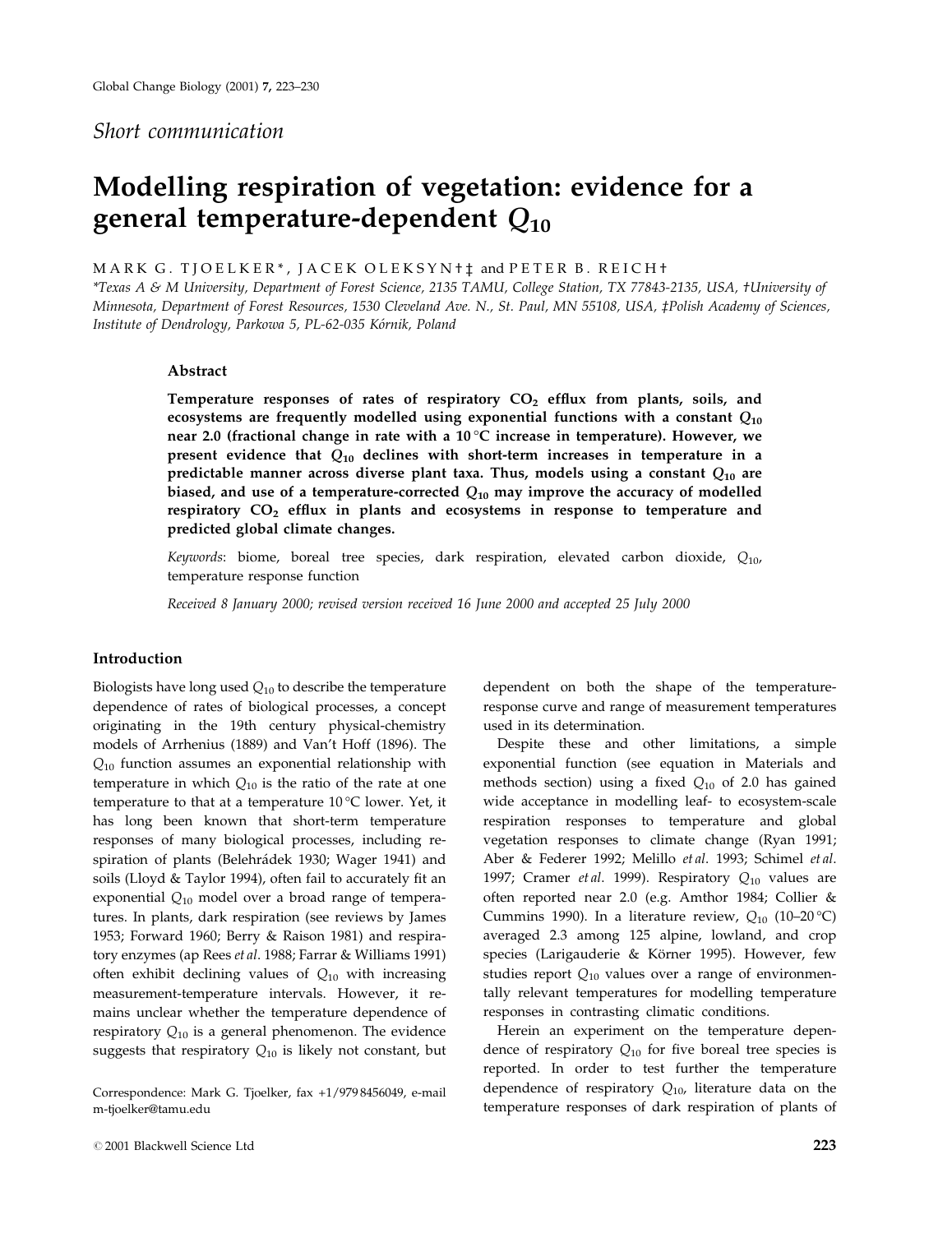diverse biomes are also analysed and a general function that describes the short-term temperature dependence of  $Q_{10}$  for foliar respiration is presented.

#### Materials and methods

Five tree species common to the North American boreal forest were selected: quaking aspen (Populus tremuloides Michx.), paper birch (Betula papyrifera Marsh.), tamarack (Larix laricina [Du Roi] K. Koch), black spruce (Picea mariana [Mill.] B.S.P.), and jack pine (Pinus banksiana Lamb.). Plants were grown from seed in  $2.7 \text{ dm}^3$  pots in sand and fertilized daily with a complete nutrient solution. As part of a larger study, we grew the seedlings at three growth temperatures 18/12, 24/18, and 30/24 °C (16-h light/dark period) and two  $CO_2$  concentrations of 580 and 370 µmol mol<sup>-1</sup>. The  $CO<sub>2</sub>$  and temperature treatments were applied as a complete factorial in a set of six identical growth



Fig. 1 Short-term temperature response of foliar dark respiration for seedlings of five boreal tree species. Least squares means of natural log-transformed specific respiration rates are shown averaged across treatment combinations for each species (see Materials and methods). Quadratic polynomial fits for each species indicate a declining slope and  $Q_{10}$  with increasing measurement temperature. Standard errors of the least squares means are: Populus tremuloides, 0.024; Betula papyrifera, 0.022; Larix laricina, 0.026; Pinus banksiana, 0.022; and Picea mariana, 0.030.

chambers with high-intensity-discharge lighting, providing  $1200 \,\mu$ mol m<sup>-2</sup>s<sup>-1</sup> PPFD (Conviron E15, Controlled Environments, Inc., Winnipeg, Manitoba, Canada). Plants of each species grew separately in 10-15 pots in each growth chamber and treatments lasted 97 days (Tjoelker et al. 1998a).

The objective of this study is to examine the  $Q_{10}$  of respiration in relation to measurement temperature. The larger study explored growth, photosynthesis, and respiration responses to the treatments (Tjoelker et al. 1998a,b; Tjoelker et al. 1999a,b). The analysis here is based on temperature-response functions for dark respiration determined for each species throughout the experiment (Tjoelker et al. 1999b). Specific rates of dark net  $CO<sub>2</sub>$  efflux were determined for fully developed foliage at measurement temperatures of 12, 18, 24 and 30 $\degree$ C using portable infra-red gas analysers and cuvettes (LCA-3 and PLC-C, Analytical Development Co. Ltd, Hoddesdon, UK). The temperature responses for three replicate shoots, consisting of leaves or needles and attached stem, were determined for each species and treatment combination.

Because the determination of the temperature responses involved multiple measures on individual plants, we used a statistical analysis of variance that included both between and within plant variation. To this end we conducted a repeated-measures analysis of variance for each species. The full general linear model included the fixed effects of  $CO<sub>2</sub>$  (1 d.f.), temperature treatment (2 d.f.) and their interaction, and the random effect of shoot nested within treatment combination (12 d.f.). Measurement temperature was included in the model as a nested and fixed effect (3 d.f.) and partitioned into single-degree-offreedom contrasts for linear and quadratic effects.

Inspection of model fits to natural-log transformed rates revealed a consistent departure from linearity in each species. Quadratic contrasts consistently showed the temperature response (on a log scale) to be a second-order polynomial (Fig. 1). In contrast to a linear fit, a second-order polynomial fit means that the slope (i.e. temperature coefficient) varies as a linear function of temperature. By definition, the temperature coefficient multiplied by 10 is equivalent to the natural log of the  $Q_{10}$ . Thus, the temperature coefficient or  $Q_{10}$  are dependent upon measurement temperature.

Given the widespread usage of  $Q_{10}$  in modelling and to facilitate comparisons across published studies, we show  $Q_{10}$  values to describe the temperature sensitivity of respiration. We calculated  $Q_{10}$  values separately for each of the three measurement temperature intervals (12-18, 18-24, and 24-30 °C) based on the equation: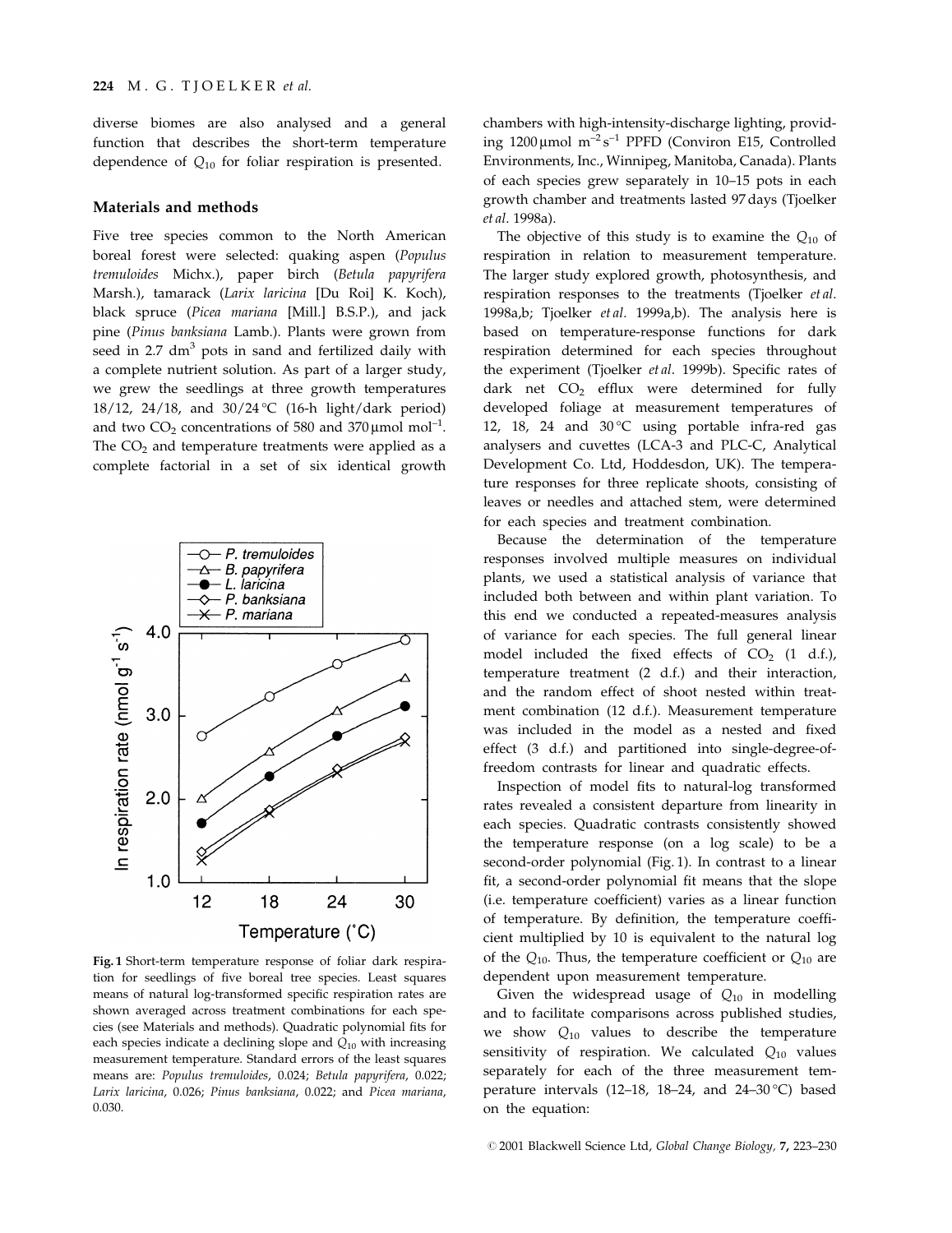$$
Rs_{(t)}=R_0Q_{10}^{\left(\frac{t-t_0}{10}\right)}
$$

where respiration rate,  $Rs_{(t)}$ , at temperature t, is a function of  $R_0$ , the specific respiration rate at a reference temperature  $t_0$  (12, 18, or 24 °C), and  $Q_{10}$ , the ratio of rates given a 10 °C change in temperature. In order to equalize variances, the interval values of  $Q_{10}$  were transformed using the natural logarithm and the repeated-measures model was used to test the effect of measurement temperature.

## Results and discussion

Decreasing slopes of natural log-transformed rates of respiration were found that were a function of increasing measurement temperature for each species (Fig. 1). The quadratic contrasts of the measurement temperature effect were statistically significant ( $P \le 0.002$ ). Therefore, for each of the five boreal tree species, calculated values of  $Q_{10}$  declined with increasing measurement-temperature intervals (Table 1). Similar declines in  $Q_{10}$  values were observed in plants in all temperature or  $CO<sub>2</sub>$  treatment combinations (Table 1). Moreover, the respiratory  $Q_{10}$  for five boreal tree species was independent of the temperature or  $CO<sub>2</sub>$  concentration at which the seedlings were grown (Tjoelker et al. 1999b).

**Table 1** Temperature effect on calculated  $Q_{10}$  of dark respiration of five common tree species of the boreal forest biome grown at two  $CO<sub>2</sub>$  concentrations\*

|                         | Growth<br>[CO <sub>2</sub> ] | $Q_{10}$ of dark respiration<br>Measurement temperature interval |               |              |  |  |  |
|-------------------------|------------------------------|------------------------------------------------------------------|---------------|--------------|--|--|--|
| Species                 |                              | $12 - 18$ °C                                                     | $18 - 24$ °C. | $24 - 30$ °C |  |  |  |
| Populus tremuloides 370 |                              | 2.26                                                             | 1.95          | 1.62         |  |  |  |
|                         | 580                          | 2.23                                                             | 1.97          | 1.63         |  |  |  |
| Betula papyrifera       | 370                          | 2.48                                                             | 2.27          | 2.01         |  |  |  |
|                         | 580                          | 2.77                                                             | 2.37          | 1.88         |  |  |  |
| Larix laricina          | 370                          | 2.68                                                             | 2.34          | 1.81         |  |  |  |
|                         | 580                          | 2.49                                                             | 2.44          | 1.96         |  |  |  |
| Pinus banksiana         | 370                          | 2.48                                                             | 2.37          | 1.88         |  |  |  |
|                         | 580                          | 2.26                                                             | 2.26          | 1.91         |  |  |  |
| Picea mariana           | 370                          | 2.61                                                             | 2.18          | 1.93         |  |  |  |
|                         | 580                          | 2.88                                                             | 2.38          | 1.95         |  |  |  |

 $*$ Rates of dark net  $CO<sub>2</sub>$  efflux of foliage were determined at measurement temperatures of 12, 18, 24 and 30 °C to obtain short-term temperature responses and estimates of  $Q_{10}$  which differed among measurement temperature intervals in each species ( $P \le 0.017$ ).

 $t$ Growth CO<sub>2</sub> concentration ( $\mu$ mol mol<sup>-1</sup>), growth temperature  $(18/12, 24/18,$  and  $30/24$  °C), and the interaction term had no effect on  $Q_{10}$  in any species ( $P \ge 0.15$ ).

These findings were corroborated by a synthesis of published results of  $Q_{10}$  for foliar respiration rates consisting of 238 data points for 56 plant species (Table 2). The present literature data analysis included species of diverse taxa, including grasses, forbs, and woody plants of tropical, temperate, boreal, and arctic biomes. Measures included those of field- and laboratory-grown plants in a variety of thermal environments. Regardless of the thermal environment or species, the  $Q_{10}$  of respiration was dependent upon the range of measurement temperatures in a simple linear relationship (slope =  $-0.046 \pm 0.0033$  SEM) that was consistent among the biomes (Fig. 2). In addition, a dataset ( $n = 32$ ) of respiration rates of roots was examined that revealed a comparable slope relating  $Q_{10}$  to measurement temperature  $(-0.042 \pm 0.011$  SEM), but lower intercept  $(2.85)$ compared to foliage (data not shown).

A declining  $Q_{10}$  indicates that the temperature sensitivity of respiration is reduced with increasing measurement temperature. For example, a 10 °C increase in measurement temperature at low measurement temperatures from 5 to 15 °C results in an approximate 2.8 fold increase in respiration rate, whereas an increase in temperature from 25 to 35 °C results in a less than twofold (1.8) increase in rate. In practice, the use of a  $Q_{10}$  at 2.0 could lead to over-predictions of respiration with warming at higher temperatures (e.g. >  $27^{\circ}$ C, where  $Q_{10}$  < 2.0) and under-predicting increases in respiration with warming at lower measurement temperatures (e.g. < 27 °C). Predicted temperature responses using a fixed vs. temperature-corrected  $Q_{10}$  will differ in magnitude and direction depending upon both the measurement and prediction temperatures. For example, using a fixed  $Q_{10}$  of 2.0 for a respiration rate determined at 10 °C results in predicted rates that are 17% larger at 5 °C and 15% lower at 15 °C compared to a model with a temperature-corrected  $Q_{10}$  of 2.8 for 10 °C. In the absence of a measured  $Q_{10}$  or if  $Q_{10}$  is known at a given temperature, it is suggested that the general linear relationship (or slope) may be used to select a temperature-corrected  $Q_{10}$  for the relevant temperature range for modelling. For example, the linear relationship of  $Q_{10}$ with measurement temperature (Fig. 2) could be substituted for the  $Q_{10}$  term in the temperature-response function. Consequently, climate data could be used to generate daily or seasonally adjusted  $Q_{10}$  values.

The temperature dependence of  $Q_{10}$  calls into question the widespread use of a constant  $Q_{10}$  in modelling rates of respiration and perhaps the accuracy of those predictions, including global estimates of terrestrial carbon balance. For example, a fixed  $Q_{10}$  of 2.0 is used in biogeochemical models such as Biome-BGC and Century (Schimel et al. 1997) as well as PnET (Aber & Federer 1992). In comparison, the TEM model does recognize a need to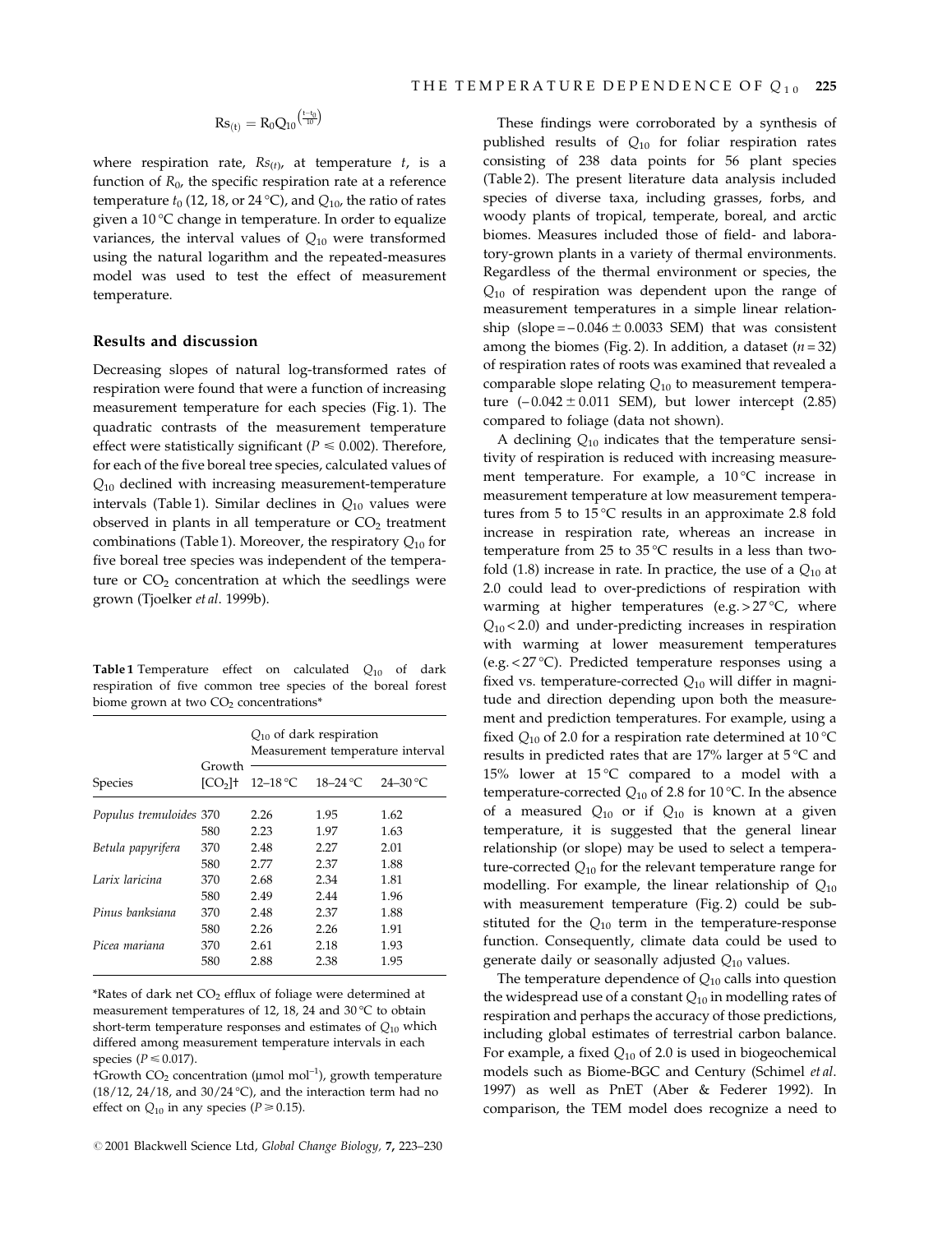## 226 M. G. TJOELKER et al.

Table 2 Literature survey of temperature coefficients  $(Q_{10})$  of the short-term response of foliar dark respiration to measurement temperatures from 5 to 35 °C

|                         | Temperature class midpoint (°C)* |                          |                          |                          |                          |                          |                          |                                                                         |
|-------------------------|----------------------------------|--------------------------|--------------------------|--------------------------|--------------------------|--------------------------|--------------------------|-------------------------------------------------------------------------|
| Species                 | 5                                | 10                       | 15                       | 20                       | 25                       | 30                       | 35                       | Reference and notes                                                     |
| Arctic                  |                                  |                          |                          |                          |                          |                          |                          |                                                                         |
| Antennaria alpina       | 4.2                              | $\overline{\phantom{0}}$ | 3.3                      | $\overline{\phantom{0}}$ | 2.0                      | $\qquad \qquad -$        | 1.6                      | Wager (1941)                                                            |
| Cassiope hypnoides      | 2.1                              | $\overline{\phantom{0}}$ | 2.2                      | $\qquad \qquad -$        | 2.2                      | $\qquad \qquad -$        | 2.1                      |                                                                         |
| Cassiope tetragona      | 3.3                              | $\overline{\phantom{0}}$ | 2.9                      | $\overline{\phantom{0}}$ | 2.2                      | $\qquad \qquad -$        | 1.7                      |                                                                         |
| Diapensia lapponica     | 3.8                              | $\overline{\phantom{0}}$ | 3.4                      | $\overline{\phantom{0}}$ | 2.1                      | $\overline{\phantom{0}}$ | 2.1                      |                                                                         |
| Empetrum nigrum         | 3.5                              | $\overline{\phantom{0}}$ | 2.7                      | $\qquad \qquad -$        | 2.3                      | $\overline{\phantom{0}}$ | 2.0                      | Lab                                                                     |
|                         | 3.6                              | $\overline{\phantom{0}}$ | 2.7                      | $\qquad \qquad -$        | 2.2                      | $\qquad \qquad -$        | $\overline{\phantom{0}}$ | Field                                                                   |
| Oxyria digyna           | 3.1                              | $\overline{\phantom{0}}$ | 1.6                      | $\overline{\phantom{0}}$ | -                        |                          |                          |                                                                         |
| Poa spp.                | 2.7                              | $\overline{\phantom{0}}$ | 2.3                      | $\overline{\phantom{0}}$ | L,                       | $\overline{\phantom{0}}$ | $\overline{\phantom{0}}$ |                                                                         |
| Polygonum viviparum     | 3.0                              | $\equiv$                 | 2.0                      | $\overline{\phantom{0}}$ | $\overline{\phantom{0}}$ | $\overline{\phantom{0}}$ | $\overline{\phantom{0}}$ |                                                                         |
| Ranunculus glacialis    | 3.6                              | $\qquad \qquad -$        | 1.4                      | $\overline{\phantom{0}}$ | $\overline{\phantom{0}}$ | $\overline{\phantom{0}}$ | -                        |                                                                         |
| Ranunculus pygmaeus     | 2.8                              | $\qquad \qquad -$        | 3.1                      | $\overline{\phantom{0}}$ | 2.1                      | $\overline{\phantom{0}}$ |                          |                                                                         |
| Salix herbacea          | 3.5                              | -                        | 2.5                      | $\overline{\phantom{0}}$ | $\overline{\phantom{0}}$ |                          | -                        |                                                                         |
| Saxifraga cernua        | 2.3                              | $\qquad \qquad -$        | 3.2                      | $\overline{\phantom{0}}$ | $\overline{\phantom{0}}$ | $\overline{\phantom{0}}$ | $\overline{\phantom{0}}$ |                                                                         |
| Saxifraga oppositifolia | 3.9                              | $\qquad \qquad -$        | 2.5                      | $\overline{\phantom{m}}$ | 2.1                      | $\qquad \qquad -$        | 1.8                      | Lab                                                                     |
|                         | 3.0                              |                          | 2.7                      |                          | 2.2                      |                          | 1.9                      | Field                                                                   |
| Viscaria alpina         | 2.8                              | $\overline{\phantom{0}}$ | 2.2                      | $\qquad \qquad -$        | 2.0                      | $\qquad \qquad -$        | 2.0                      |                                                                         |
| Chamaenerium latifolium | 2.2                              | $\qquad \qquad -$        | 2.45                     | $\qquad \qquad -$        | $\overline{\phantom{0}}$ | $\overline{\phantom{0}}$ | $\overline{\phantom{0}}$ | Müller (1928)‡                                                          |
| Salix glauca            | 3.17                             | $\qquad \qquad -$        | 1.79                     | $\overline{\phantom{0}}$ | -                        |                          |                          |                                                                         |
| Boreal +                |                                  |                          |                          |                          |                          |                          |                          |                                                                         |
| Betula papyrifera       |                                  | -                        |                          |                          |                          | 1.78                     | $\overline{\phantom{0}}$ | Ranney & Peet (1994)                                                    |
| Picea abies             | $\overline{\phantom{0}}$         | 2.5                      | 2.0                      | -                        | $\overline{\phantom{0}}$ | $\qquad \qquad -$        | $\overline{\phantom{0}}$ | Stockfors & Linder (1998)                                               |
| Temperate               |                                  |                          |                          |                          |                          |                          |                          |                                                                         |
| Betula nigra            |                                  | -                        | -                        | -                        | -                        | 1.37                     | -                        | Ranney & Peet (1994)                                                    |
| Chamaecyparis obtusa    | 3.14                             | 2.69                     | 2.30                     | 1.97                     | 1.69                     | $\qquad \qquad -$        | $\qquad \qquad -$        | Paembonan et al. (1991)                                                 |
| Eucalyptus pauciflora   | $\overline{\phantom{0}}$         | —                        | 2.6                      | —                        | —                        | 1.9                      | $\qquad \qquad -$        | Kirschbaum & Farquhar (1984)                                            |
| Helianthus annuus       | -                                | —                        | $\overline{\phantom{0}}$ | -                        | 2.4                      | $\overline{\phantom{a}}$ | 1.7                      | Brown & Escombe (1925)#                                                 |
|                         | 3.3                              | $\qquad \qquad -$        | 2.2                      | $\overline{\phantom{0}}$ | $\qquad \qquad -$        | $\qquad \qquad -$        | $\qquad \qquad -$        | Kidd et al. (1921)#                                                     |
| Lupinus spp.            | 2.5                              | 2.5                      | 2.4                      | 1.7                      | 2.0                      | $\qquad \qquad -$        | $\overline{\phantom{0}}$ | Clausen (1890)§                                                         |
| Pisum sativum           | 3.3                              | $\overline{\phantom{0}}$ | 2.5                      | $\qquad \qquad -$        | 1.7                      | 1.3                      | 1.2                      | Fernandes (1923)#                                                       |
|                         | 3                                | 2.8                      | 2.4                      | 2.3                      | 1.8                      | 1.6                      | 1.4                      | Kuijper (1910)¶                                                         |
| Prunus laurocerasus     | -                                | $\qquad \qquad -$        | 2.2                      | $\overline{\phantom{0}}$ | 2.3                      | $\qquad \qquad -$        | -                        | Matthaei (1905)#                                                        |
| Prunus persica          | $\qquad \qquad -$                | $\qquad \qquad -$        | $\overline{\phantom{a}}$ | $\overline{\phantom{0}}$ | 2.11                     | $\overline{\phantom{0}}$ | 2.03                     | Grossman & DeJong (1994)                                                |
| Solanum tuberosum       | 3.3                              | 2.1                      | 1.9                      | 2.2                      | 2.1                      | 1.8                      | 2.1                      | Lundegårdh (1924)                                                       |
| Triticum sativum        | 2.9                              | 2.4                      | 2.1                      | 1.9                      | 1.6                      | 1.2                      | 1.1                      | Clausen (1890)¶                                                         |
|                         | 3.5                              | $\overline{\phantom{0}}$ | $\qquad \qquad -$        | $\overline{\phantom{0}}$ | 1.5                      | $-$                      | $\overline{\phantom{0}}$ | Mayer (1876)#                                                           |
|                         | $\qquad \qquad -$                | 3.0                      | 2.4                      | 1.8                      | 1.7                      | 1.6                      | 1.7                      | Rischavi (1876)#                                                        |
|                         | 2.6                              | 2.4                      | 2.3                      | 1.9                      | 1.8                      | 1.3                      | 1.1                      | Kuijper (1910)¶                                                         |
| Vicia faba              | $\equiv$                         | $\overline{\phantom{0}}$ | 2.5                      | $\qquad \qquad -$        | 2.1                      | $\overline{\phantom{m}}$ | $\overline{\phantom{0}}$ | Winter: Breeze & Elston (1978)                                          |
|                         |                                  |                          | $1.7\,$                  | $\overline{\phantom{0}}$ | $1.5\,$                  |                          |                          | Summer:                                                                 |
| Acer pennsylvanicum     |                                  | $\overline{\phantom{0}}$ | 2.64                     | 2.83                     | 2.67                     |                          |                          | Bolstad et al. (1999), Mitchell et al.<br>(1999) (and unpublished data) |
| Acer rubrum             |                                  | $\overline{\phantom{0}}$ | 2.83                     | 2.82                     | 2.63                     |                          |                          |                                                                         |
| Betula spp.             |                                  | $\qquad \qquad -$        | 3.57                     | 2.98                     | 2.62                     |                          | $\overline{\phantom{0}}$ |                                                                         |
| Carya spp.              |                                  | -                        | 2.75                     | 2.59                     | 2.40                     |                          |                          |                                                                         |
| Cornus florida          |                                  | -                        | 3.05                     | 3.07                     | 2.60                     |                          |                          |                                                                         |
| Fraxinus spp.           |                                  | $\overline{\phantom{0}}$ | 2.79                     | 2.70                     | 2.30                     |                          |                          |                                                                         |
| Liriodendron tulipifera |                                  |                          | 2.58                     | 2.30                     | 2.10                     |                          |                          |                                                                         |
| Magnolia fraseri        |                                  | $\overline{\phantom{0}}$ | 2.52                     | 2.13                     | 2.17                     | $\qquad \qquad -$        |                          |                                                                         |
| Nyssa sylvatica         |                                  | $\overline{\phantom{0}}$ | 2.70                     | 2.49                     | 2.26                     | $\overline{\phantom{0}}$ |                          |                                                                         |
| Oxydendron arboreum     |                                  | $\overline{\phantom{0}}$ | 4.11                     | 3.05                     | 2.98                     |                          |                          |                                                                         |
| Platanus occidentalis   |                                  | $\overline{\phantom{0}}$ | 2.46                     | 2.38                     | 2.11                     | $\qquad \qquad -$        | L,                       |                                                                         |
| Quercus alba            |                                  | $\overline{\phantom{0}}$ | 2.36                     | 2.30                     | 2.17                     | $\overline{\phantom{0}}$ |                          |                                                                         |
| Quercus coccinea        | -                                | -                        | 2.37                     | 2.49                     | 2.40                     | $\qquad \qquad -$        | -                        |                                                                         |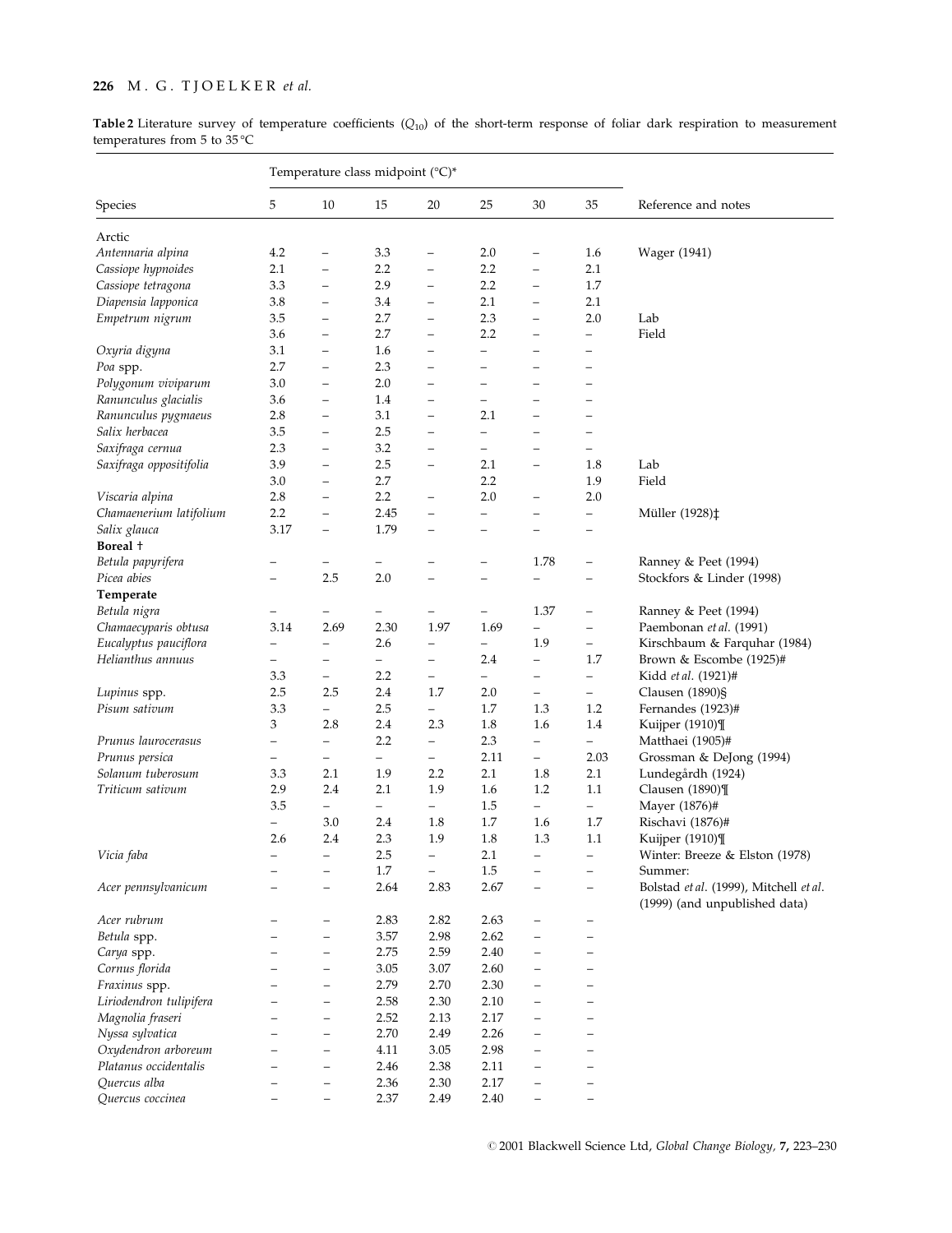|                        | Temperature class midpoint (°C)* |                          |                          |      |      |                                |                   |                                                    |
|------------------------|----------------------------------|--------------------------|--------------------------|------|------|--------------------------------|-------------------|----------------------------------------------------|
| Species                | 5                                | 10                       | 15                       | 20   | 25   | 30                             | 35                | Reference and notes                                |
| Quercus prinus         |                                  |                          | 2.27                     | 2.22 | 2.27 |                                |                   |                                                    |
| Quercus rubra          |                                  | -                        | 2.41                     | 2.48 | 2.37 | $\qquad \qquad -$              |                   |                                                    |
| Rhododendron maximum   |                                  | -                        | 2.98                     | 2.59 | 2.57 | $\overline{\phantom{0}}$       |                   |                                                    |
| Robinia pseudoacacia   |                                  | -                        | 2.85                     | 2.67 | 2.50 | $\overline{\phantom{0}}$       |                   |                                                    |
| Tilia americana        |                                  | -                        | 2.55                     | 2.46 | 2.27 | $\qquad \qquad -$              |                   |                                                    |
| Dactylus glomerata     |                                  |                          | $\overline{\phantom{m}}$ | 1.4  | 1.3  |                                |                   | 15 °C, growth temperature:<br>Ziska & Bunce (1994) |
|                        |                                  | -                        | $\qquad \qquad -$        | 1.6  | 1.5  | $\qquad \qquad -$              |                   | 20                                                 |
|                        |                                  | -                        |                          | 1.9  | 1.7  | $\qquad \qquad -$              | -                 | 25                                                 |
|                        |                                  |                          |                          | 2.5  | 1.6  | $\qquad \qquad \longleftarrow$ | -                 | 30                                                 |
| Medicago sativa        |                                  | -                        | $\overline{\phantom{m}}$ | 1.8  | 1.6  | $\overline{\phantom{m}}$       | -                 | 15                                                 |
|                        |                                  |                          |                          | 1.8  | 1.6  |                                | -                 | 20                                                 |
|                        |                                  |                          |                          | 2.0  | 1.7  | $\qquad \qquad -$              | -                 | 25                                                 |
|                        |                                  |                          |                          | 2.2  | 1.8  |                                | $\qquad \qquad -$ | 30                                                 |
| Tropical               |                                  |                          |                          |      |      |                                |                   |                                                    |
| Calophyllum inophyllum | -                                | -                        | 1.8                      | —    | 1.9  | $\overline{\phantom{0}}$       | 1.9               | Stocker (1935)                                     |
| Cassia fistula         |                                  | -                        | 2.0                      | -    | 2.0  | $\overline{\phantom{m}}$       | 2.1               | Shade leaf                                         |
|                        |                                  | -                        | 2.0                      | -    | 2.0  | $\qquad \qquad -$              | 2.6               | Sun leaf                                           |
| Stelechocarpus burahol |                                  | -                        | 3.0                      | -    | 2.0  | $\overline{\phantom{m}}$       | 1.7               | Shade leaf                                         |
|                        | $\overline{\phantom{0}}$         | $\overline{\phantom{0}}$ | 2.7                      |      | 2.8  | $\overline{\phantom{m}}$       | 1.8               | Sun leaf                                           |
| Mean                   | 3.12                             | 2.55                     | 2.50                     | 2.28 | 2.05 | 1.54                           | 1.79              |                                                    |
| Upper 95% C.I.         | 3.32                             | 2.78                     | 2.62                     | 2.40 | 2.13 | 1.74                           | 1.96              |                                                    |
| Lower 95%C.I.          | 2.91                             | 2.32                     | 2.39                     | 2.16 | 1.96 | 1.34                           | 1.62              |                                                    |
| N                      | 27                               | 8                        | 65                       | 43   | 65   | 9                              | 21                |                                                    |

#### Table 2 Continued

\*Values are tabulated based on temperature class midpoints (measurement range typically 10 °C)

 $t$ The boreal data and summary statistics include the five species examined in this study (Table 1)

Based on data shown in: ‡Stocker 1935; #Wager 1941; ¶James 1953; §Forward 1960

adjust  $Q_{10}$ . In modelling the temperature dependence of respiration, TEM incorporates a linear decrease in  $Q_{10}$ from 2.5 to 2.0 between 0 and  $5^{\circ}$ C, a constant value of 2.0 between 5 and 20 °C, and a linear decease from 2.0 to 1.5 between 20 and 40°C (McGuire et al. 1992). However, these values are lower overall and do not capture the linear response of the general relationship between temperature and respiratory  $Q_{10}$ . The consequences of using a fixed vs. temperature-dependent  $Q_{10}$  for integrated carbon budgets await testing and evaluation in these and other models.

In addition, it is suggested that care should be taken when comparing  $Q_{10}$  values across diverse thermal environments. In the present literature analysis, mean  $Q_{10}$  values across all temperatures were 2.14 for tropical, 2.26 for temperate, 2.20 for boreal, and 2.56 for arctic biomes. However, adjusting the means for the three biomes that shared a common covariate relationship with short-term measurement temperature ( $P = 0.50$  for homogeneity of slopes test) revealed similar  $Q_{10}$  values at 19 °C of 2.31 for temperate, 2.22 for boreal, and 2.42 for arctic biomes. An analysis of the limited tropical data ( $n = 3$ ) species in one study) biome showed no relationship with temperature; however, more data are needed for a robust comparison with the other biomes. This analysis suggests that apparent biome differences in  $Q_{10}$  may, in part, be a result of measurement temperature differences. Studies at common temperatures are needed to distinguish the effect of measurement temperature from potential adaptive or acclimation responses of vegetation of contrasting climate zones. For example, the  $Q_{10}$  values of arctic and tropical lichens were comparable at common measurement temperatures (Scholander et al. 1952). In contrast, temperature coefficients of respiration were found to vary with climate of origin among woody species, but not among annuals or herbaceous perennials compared at common measurement temperatures (Criddle et al. 1994).

A temperature-dependent  $Q_{10}$  may complicate interpretation of annual variation in respiration in seasonal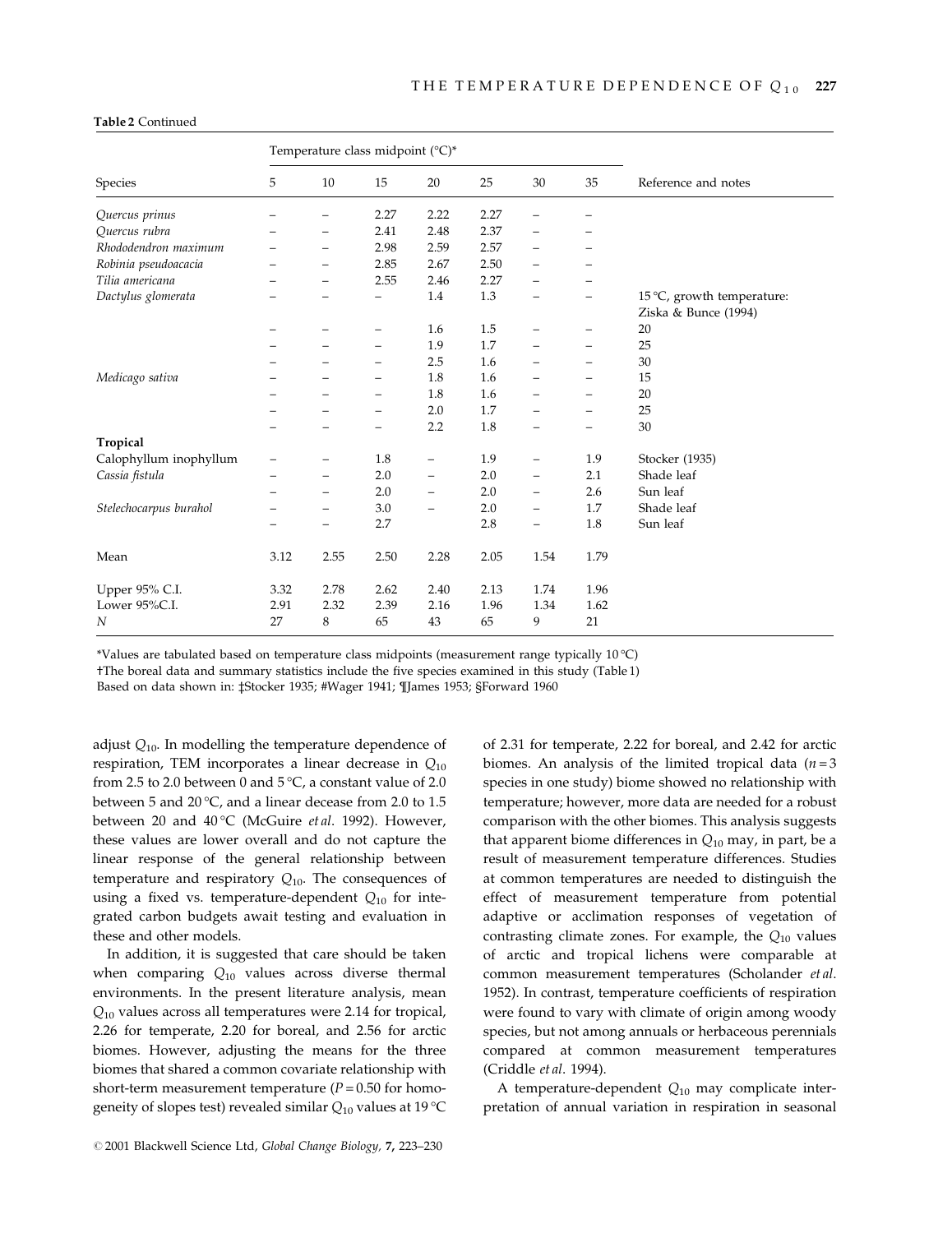

Fig. 2  $Q_{10}$  of respiration rates of plants as a function of measurement temperature. Symxbols are the mean  $Q_{10}$  of species of arctic (16 species), boreal (6 species), temperate (31 species), and tropical (3 species) biomes plotted at the midpoints in 5 °C classes. Error bars indicate  $\pm$  1 SD of the class means of all observations. Data are of 56 species from 23 studies, including our experiment with five boreal tree species (Table 1,2). Based on covariance analysis, neither slopes  $(P = 0.50)$  nor intercepts  $(P = 0.07)$  of linear regressions differed among the arctic, boreal, and temperate biome groups, evidence for a common relationship across these biomes. The  $Q_{10}$  of the tropical species showed no relationship with temperature  $(P=0.33)$ . A single linear regression was fit ( $\pm$  95% C.I., dashed lines) to all data points  $(R^2 = 0.45, n = 238, P < 0.0001)$ .

climates. A three-year record of aboveground night-time respiration of Chamaecyparis obtusa (Paembonan et al. 1991) revealed that  $Q_{10}$  varied as a function of annual variation in mean monthly night temperature, declining linearly with increasing ambient air temperatures. Although interpreted as temperature acclimation of  $Q_{10}$ (Paembonan et al. 1991; Larcher 1995), the linear response of long-term (seasonal) variation in  $Q_{10}$  with temperature was similar to the short-term response to measurement temperature shown in the present study. Furthermore, seasonal variation in  $Q_{10}$  based on measures at ambient temperatures alone is insufficient evidence of thermal acclimation, unless accompanied by measurements at standard temperatures. In comparison, the present authors' laboratory data of five boreal tree species suggest that  $Q_{10}$  may not acclimate to temperature (Tjoelker et al. 1999b). However, field studies of foliar respiration of Picea abies (Stockfors & Linder 1998) and Eucalyptus pauciflora (Atkin et al. 2000b) each showed increased  $Q_{10}$  in autumn or winter than summer. These reports suggest that  $Q_{10}$  may acclimate to seasonal changes in temperature by increasing at lower temperatures in a pattern similar to that of the short-term temperature-response demonstrated here. It is apparent that both measurement-temperature and thermal environment together may influence respiratory  $Q_{10}$ . Further studies employing standard measurement temperatures are needed to discern daily or seasonal acclimation responses of respiratory metabolism from those of shortterm temperature-responses (Atkin et al. 2000b).

Realized respiration rates are not only a function of short-term temperature responses, but respiration may also acclimate to thermal environment. Respiratory carbon exchange rates in plants are known to acclimate with time (hours to days) to prevailing temperatures (Larigauderie & Körner 1995; Tjoelker et al. 1999a,b; Atkin et al. 2000b). In effect, thermal acclimation to warmer environments results in a downward adjustment in respiration rates determined at a standard measurement temperature. Consequently, long-term responses of plant respiration to climate warming will differ from predictions based solely on short-term response functions (Atkin et al. 2000a,b). However, acclimation of the temperature-response function to thermal environment may occur largely through adjustment in the intercept  $(R_0)$  and less so through changes in the temperature coefficient or  $Q_{10}$  (Butler & Landsberg 1981; Tjoelker et al. 1999b; but see Atkin et al. 2000b). Although respiratory  $Q_{10s}$  (Table 2) and specific respiration rates differ markedly among plant species (Reich et al. 1998) and their growth environments, the short-term sensitivity of  $Q_{10}$  to measurement temperature appears to be a general phenomenon, apparently reflecting a consistent bias in the standard exponential  $Q_{10}$  model.

At the global scale, climatic controls appear important in limiting the productivity of biomes (Churkina & Running 1998). Biogeochemical models of combined effects of elevated atmospheric  $CO<sub>2</sub>$  concentrations and climate changes on terrestrial net primary productivity generally predict increases in production and carbon stocks (Cao & Woodward 1998; Pan et al. 1998). However, a positive feedback between temperature and the release of CO2 to the atmosphere by terrestrial respiration could significantly reduce the magnitude of terrestrial carbon accumulation (Houghton et al. 1998). Respiration is a major determinant of the carbon balance of forests (Valentini et al. 2000). In boreal forest ecosystems, for example, annual carbon losses to autotrophic respiration were about  $60\%$  of the carbon fixed in photosynthesis (Ryan et al. 1997). Therefore, accurate modelling of respiration will be critical in estimating global carbon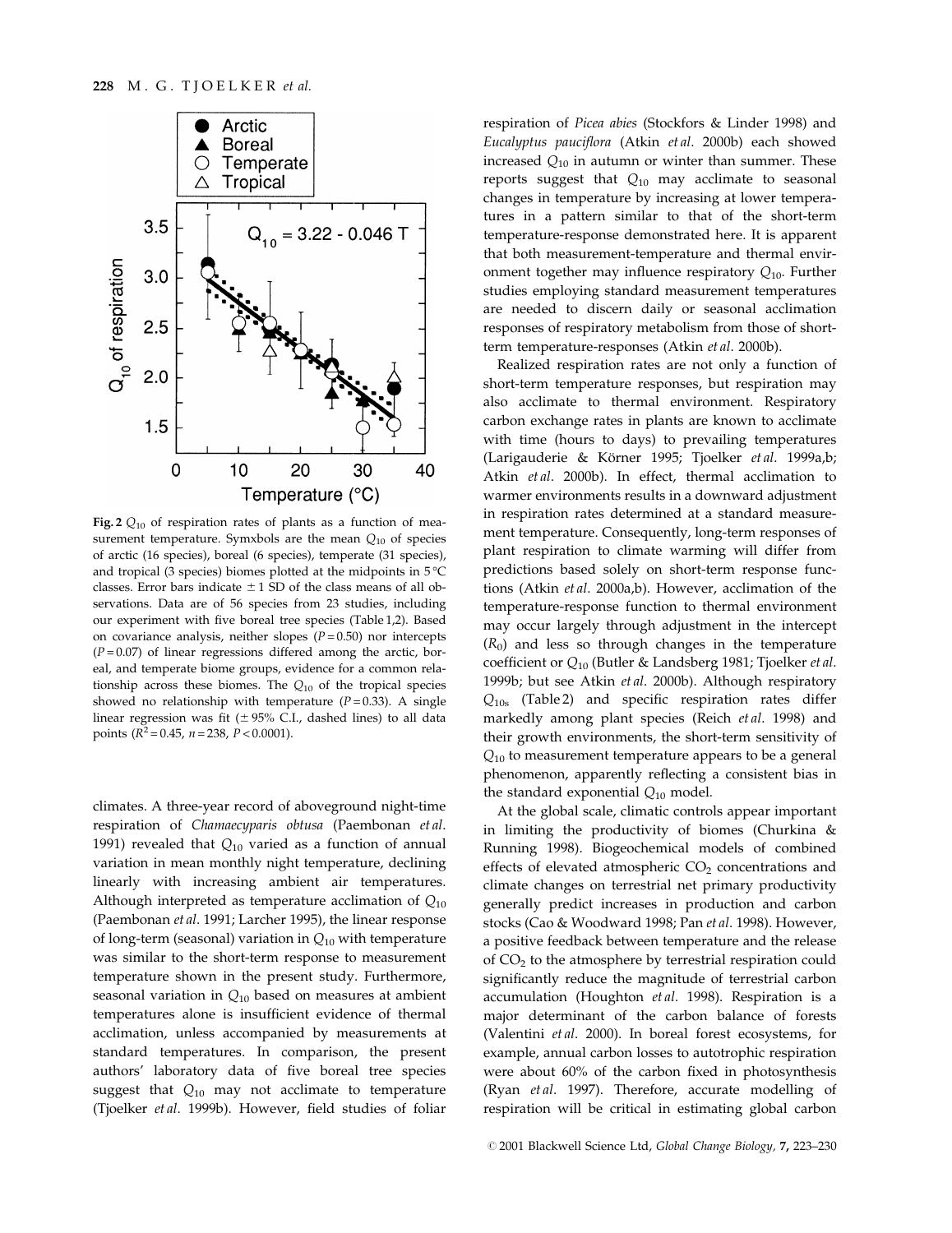balance. Given the major role of respiratory  $CO<sub>2</sub>$  efflux as a component of the net carbon balance of plants and ecosystems and its strong dependence on temperature, the use of a temperature-corrected  $Q_{10}$  as presented here may improve the accuracy of predictions of respiration from leaf to global scales.

### Acknowledgements

This study was supported in part by a grant (IBN-9630241) from the National Science Foundation (USA). We thank Katherine Mitchell and Paul Bolstad for sharing unpublished data.

#### References

- Aber JD, Federer CA (1992) A generalized, lumped-parameter model of photosynthesis, evapotranspiration and net primary production in temperate and boreal forest ecosystems. Oecologia, 92, 463-474.
- Amthor JS (1984) The role of maintenance respiration in plant growth. Plant, Cell and Environment, 7, 561-569.
- Arrhenius S (1889) Uber die Reaktionsgeschwindigkeit bei der Inversion von Rohrzucker durch Sauren. Zeitschrift für Physikalische Chemie, 4, 226-248.
- Atkin OK, Edwards EJ, Loveys BR (2000a) Response of root respiration to changes in temperature and its relevance to global warming. New Phytologist, 147, 141-154.
- Atkin OK, Holly C, Ball MC (2000b) Acclimation of snow gum (Eucalyptus pauciflora) leaf respiration to seasonal and diurnal variations in temperature: the importance of changes in the capacity and temperature sensitivity of respiration. Plant, Cell and Environment, 23, 15-26.
- Belehrádek J (1930) Temperature coefficients in biology. Biological Reviews, 5, 30-58.
- Berry JA, Raison JK (1981) Responses of macrophytes to temperature. In: Encyclopedia of Plant Physiology, New Series, (eds Lange OL et al.), Vol. 12A, pp. 277-338. Springer, Berlin.
- Bolstad PV, Mitchell K, Vose JM (1999) Foliar temperaturerespiration response functions for broad-leaved tree species in the southern Appalachians. Tree Physiology, 19, 871-878.
- Breeze V, Elston J (1978) Some effects of temperature and substrate content upon respiration and the carbon balance of field beans (Vicia faba L.). Annals of Botany, 42, 863-876.
- Butler DR, Landsberg JJ (1981) Respiration rates of apple trees estimated by CO<sub>2</sub>-efflux measurements. Plant, Cell and Environment, 4, 153-159.
- Cao MK, Woodward FI (1998) Dynamic responses of terrestrial ecosystem carbon cycling to global climate change. Nature, 393, 249-252.
- Churkina G, Running SW (1998) Contrasting climatic controls on the estimated productivity of global terrestrial biomes. Ecosystems, 1, 206-215.
- Collier DE, Cummins WR (1990) The effects of low growth and measurement temperature on the respiratory properties of five temperate species. Annals of Botany, 65, 533-538.
- Cramer W, Kicklighter DW, Bondeau A et al. (1999) Comparing global models of terrestrial net primary productivity (NPP): overview and key results. Global Change Biology, 5, 1-15 (Suppl.).
- Criddle RS, Hopkin MS, McArthur ED, Hansen LD (1994) Plant
- © 2001 Blackwell Science Ltd, Global Change Biology, 7, 223-230

distribution and the temperature coefficient of metabolism. Plant, Cell and Environment, 17, 233-243.

- Farrar JF, Williams ML (1991) The effects of increased atmospheric carbon dioxide and temperature on carbon partitioning, source-sink relations and respiration. Plant, Cell and Environment, 14, 819-830.
- Forward DF (1960) Effect of temperature on respiration. In: Handbuch der Pflanzenphysiologie(eds Ruhland W et al.), Vol. 12, Part 2, pp. 234-258. Springer, Berlin.
- Grossman YL, DeJong TM (1994) Carbohydrate requirements for dark respiration by peach vegetative organs. Tree Physiology, 14, 37-48.
- Houghton RA, Davidson EA, Woodwell GM (1998) Missing sinks, feedbacks, and understanding the role of terrestrial ecosystems in the global carbon balance. Global Biogeochemical Cycles, 12, 25-34.
- James WO (1953) Plant Respiration. Clarendon Press, Oxford.
- Kirschbaum MUF, Farquhar GD (1984) Temperature dependence of whole-leaf photosynthesis in Eucalyptus pauciflora Sieb. ex Spreng. Australian Journal of Plant Physiology, 11, 519±538.
- Larcher W (1995). Physiological Plant Ecology: Ecophysiology and Stress Physiology of Functional Groups, 3rd edn. Springer, Berlin.
- Larigauderie A, Körner C (1995) Acclimation of leaf dark respiration to temperature in alpine and lowland plant species. Annals of Botany, 76, 245-252.
- Lloyd J, Taylor JA (1994) On the temperature dependence of soil respiration. Functional Ecology, 8, 315-323.
- Lundegårdh H (1924) Der Temperaturfaktor bie Kohlensäureassimilation und Atmung. Biochemische Zeitschrift, 154, 195-234.
- McGuire AD, Melillo JM, Joyce LA, Kicklighter DW, Grace AL, Moore B III, Vorosmarty CJ (1992) Interactions between carbon and nitrogen dynamics in estimating net primary productivity for potential vegetation in North America. Global Biogeochemical Cycles, 6, 101-124.
- Melillo JM, McGuire AD, Kicklighter DW, Moore B III, Vorosmarty CJ, Schloss AL (1993) Global climate change and terrestrial net primary production. Nature, 363, 234-240.
- Mitchell KA, Bolstad PV, Vose JM (1999) Interspecific and environmentally induced variation in foliar dark respiration among eighteen southeastern deciduous tree species. Tree Physiology, 19, 861-870.
- Paembonan SA, Hagihara A, Hozumi K (1991) Long-term measurement of  $CO<sub>2</sub>$  release from the aboveground parts of a hinoki forest tree in relation to air temperature. Tree Physiology, 8, 399-405.
- Pan Y, Melillo JM, McGuire AD et al. (1998) Modeled responses of terrestrial ecosystems to elevated atmospheric CO<sub>2</sub>: a comparison of simulations by the biogeochemistry models of the Vegetation/Ecosystem Modeling and Analysis Project (VEMAP). Oecologia, 114, 389-404.
- Ranney TG, Peet MM (1994) Heat tolerance of five taxa of birch (Betula): Physiological responses to supraoptimal leaf temperatures. Journal of the American Society of Horticultural Science, 119, 243-248.
- ap Rees T, Burrell MM, Entwistle TG, Hammond JBW, Kirk D, Kruger NJ (1988) Effects of low temperature on the respiratory metabolism of carbohydrates by plants. In: Plants and Temperature (eds Long SP, Woodward FI), Vol. 32, pp. 377-393. Society for Experimental Biology, Cambridge.